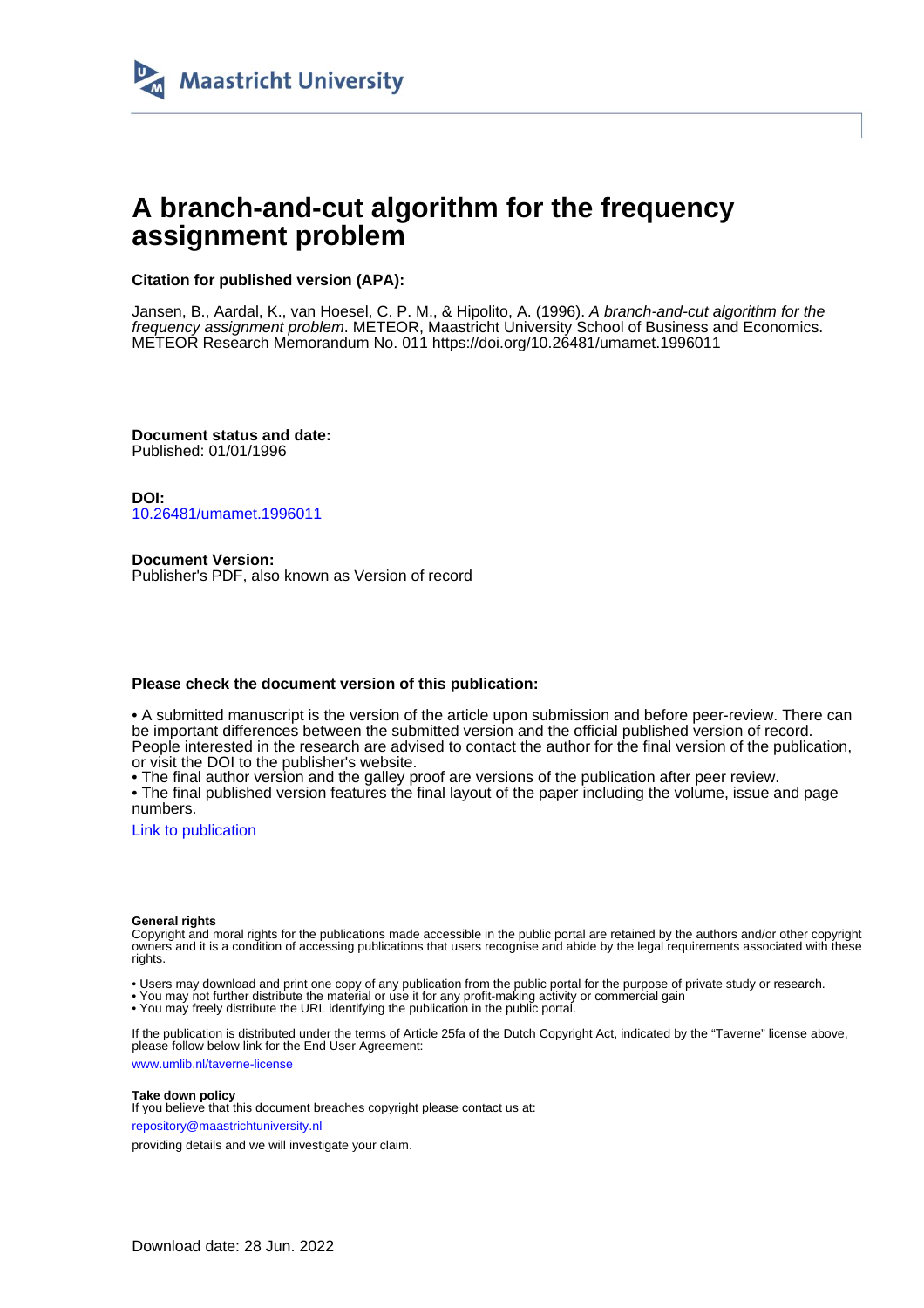# A Branch-and-Cut Algorithm for the Frequency Assignment Problem

K.I. Aardal A. Hipolito C.P.M. van Hoesel B. Jansen

#### Abstract

The frequency assignment problem (FAP) is the problem of assigning frequencies to transmission links such that no interference between signals occurs. This implies distance constraints between assigned frequencies of links. The ob jective is to minimize the number of used frequencies. We present an integer linear programming formulation that is closely related to the vertex packing problem. Although the size of this formulation is an order of magnitude larger than the underlying network of links, we use the integer linear programming formulation within a branch-and-cut algorithm. This algorithm employs problem specic and generic techniques such as reduction methods, primal heuristics, and branching rules to obtain optimal solutions. We report on computational experience with real-life instances.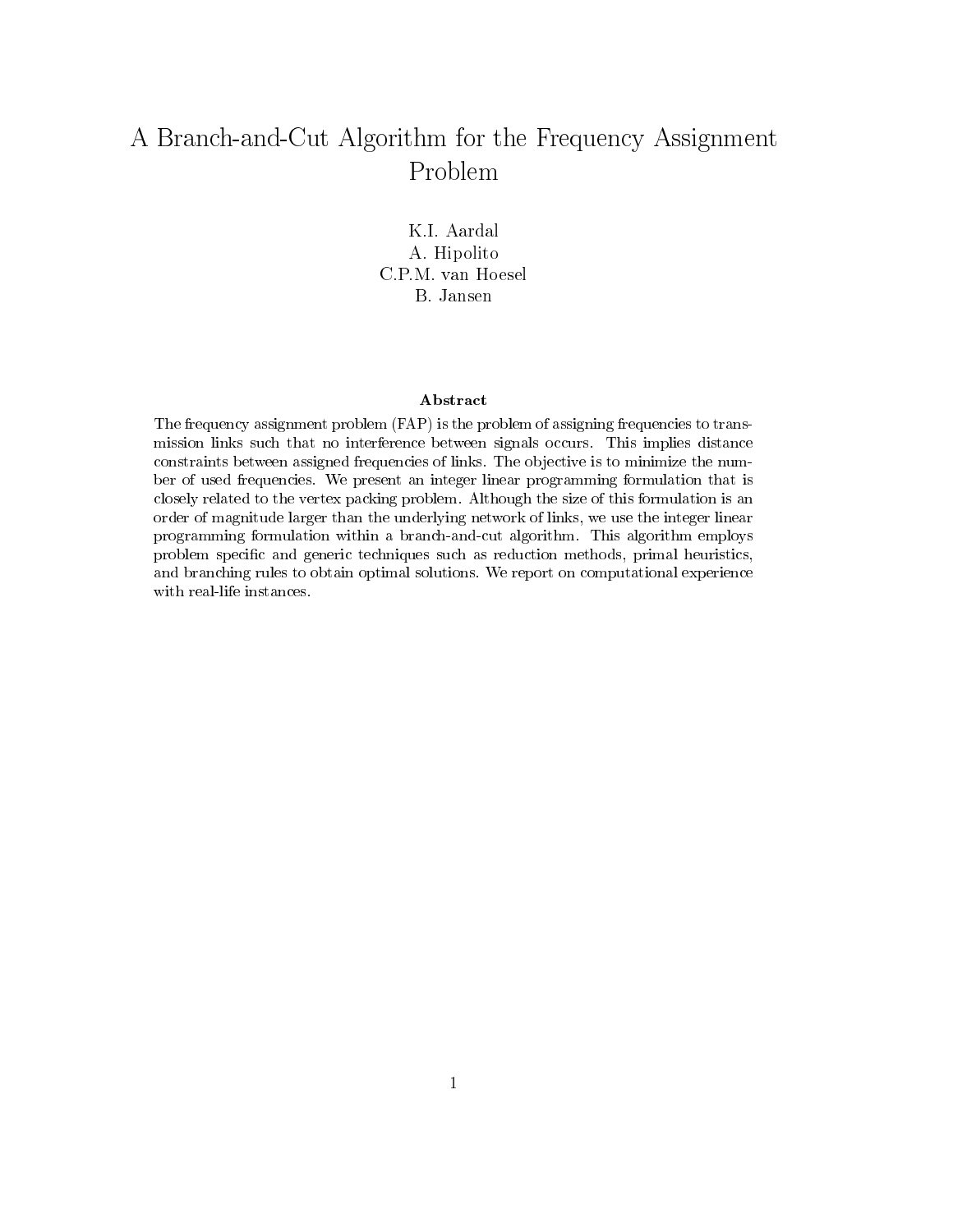# Table of contents

|         | 1 Introduction                                | 3  |  |
|---------|-----------------------------------------------|----|--|
| $2^{-}$ | Problem formulation                           | 4  |  |
|         | 3 The cutting plane algorithm                 | 7  |  |
| 4       | The branch-and-cut algorithm                  | 8  |  |
|         | 4.1                                           | 9  |  |
|         | 4.2                                           | 10 |  |
|         | 4.3                                           | 11 |  |
|         | 5 Computational results                       | 12 |  |
| 6       | A Variant of the Frequency Assignment Problem | 13 |  |
| $7 -$   | Conclusions                                   | 14 |  |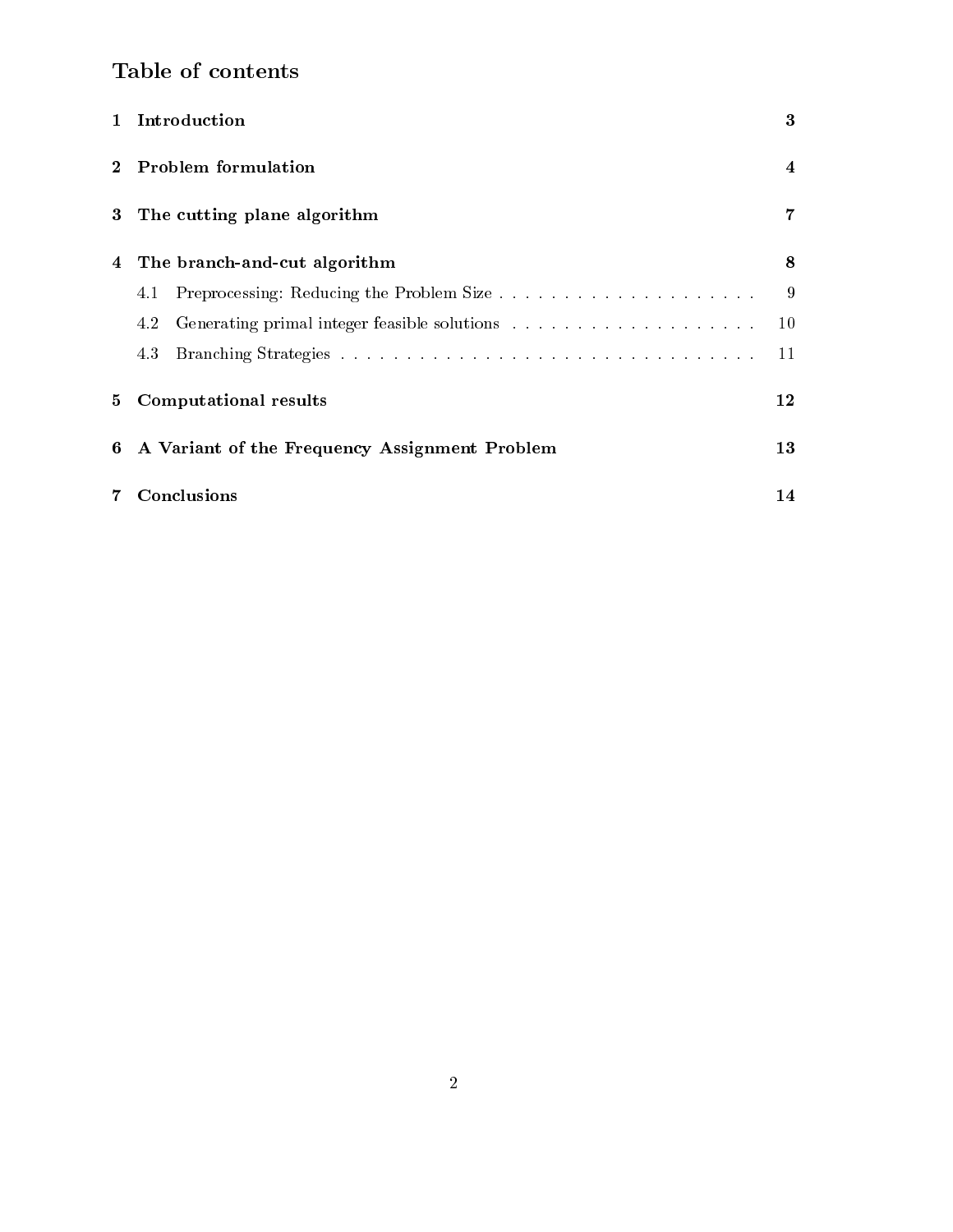## 1 Introduction

In mobile telephone systems communication between pairs of telephones takes place by wireless connections, which make use of frequencies from the electromagnetic band. Connections may interfere with each other whenever they are close to one another, both with respect to geographical distance, and distance of the assigned frequencies on the radio band. To reduce the effect of interference to a minimum, links with a small geographical distance, should be assigned frequencies with a high difference in value. On the other hand, the frequencies are available in limited numbers, and there are many different users, which makes it expensive to hire them. Therefore, a client would like to use a minimum number of different frequencies.

More formally we may describe the frequency assignment problem (FAP) as follows. A set of transmission links <sup>L</sup> need to be established in order to enable communication between a set of stations. Each link <sup>i</sup> 2 <sup>L</sup> has to be assigned a frequency <sup>f</sup> from a given available set of frequencies  $D_i$ , the domain, such that no interference occurs between given subsets of links, i.e. such that for every pair of links  $(i, j)$  the frequencies  $f_i$  and  $f_j$  assigned to these links dier by at least  $\alpha_i$  . The union of the domains is denoted by  $\alpha_j$  . The objective is to minimize is the number of used frequencies.

The FAP occurs in many variants. For instance, another realistic objective is to minimize the span of the frequencies chosen, i.e., the difference between the largest and smallest frequencies chosen. We shall also study a variant of FAP, in which we allow for interference which is penalized, i.e., distance constraints can be violated against a prespecied penalty. Moreover, we assign preferred frequencies to a subset of the links. If another frequency, over the preferred one is chosen to satisfy the distance constraints, then a penalty is incurred. The ob jective is to minimize the total penalty.

The FAP is a hard problem as it is closely related to the graph coloring problem. This is probably the reason that the ma jority of the papers on FAP describe heuristic procedures for finding good solutions. For a detailed overview on the latest developments with respect to heuristics and exact methods see Tiourine et al. [11]. The relation to graph coloring provides some interesting lower bounds as described in Gamst [1] and Lanfear [3]. Exact solution methods have had little attention so far, with the exception of van Hoesel et al. [2], who use combinatorial Branch and Bound with constraint satisfaction techniques. We present an algorithm for the FAP based on an integer linear programming formulation of the problem as a vertex packing problem. This formulation is used in a cutting plane algorithm, which in turn is embedded in a branch-and-cut framework. The vertex packing formulation has a disadvantage in the sense that it is an order of magnitude larger than the size of the network of stations and infinite the number of variables involved is  $\mathbf{v}$  ( $|\mathbf{L}| |\mathbf{L}|$ ). To cope with such  $\mathbf{v}$ sizes we incorporate specially designed separation routines for the cutting plane algorithm, and variable selection mechanisms as well as reduction techniques to keep the formulation as small as possible. It should be noted that we intend to solve vertex packing problems with up to 16000 variables, whereas previous studies using similar techniques stop at a mere 200 variables, see [8]. Jünger et al. [4] provide a survey of branch-and-cut applications, focused on implementational aspects.

The outline of the paper is as follows. We describe the formulation for the FAP in Section 2. Section 3 describes some classes of valid inequalities for the FAP, with separation routines.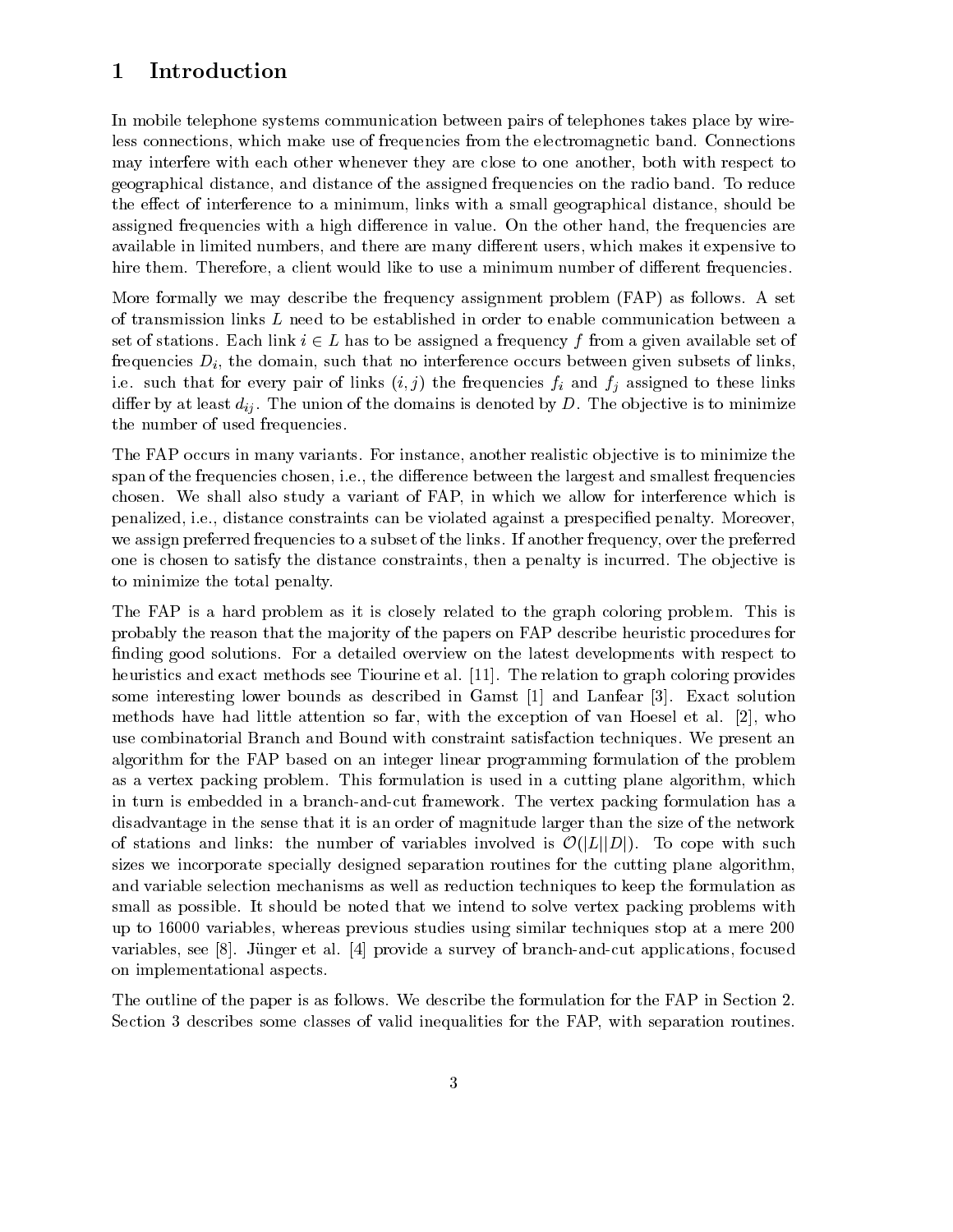It also contains a description of the implementational aspects of the cutting plane algorithm. The branch-and-cut framework and its components can be found in Section 4. Preprocessing techniques to decrease the size of the formulation are described, as well as primal heuristics to generate integer feasible solutions, and a selection of branching rules. Section 5 contains computational results on the CELAR test set, a set of real-life instances from military applications. Concluding, in Section 6, we discuss how the branch-and-cut algorithm can be applied to tackle variants of FAP.

### 2 Problem formulation

The FAI can be represented on a graph  $G_I = (V_I, E_I)$  as follows. The set of vertices  $V_I$ of the graph correspond to the set of transmission links  $L$ . A pair of vertices  $i, j \in V$  is connected by an edge  $f_i$ ,  $j_f \in E_i$  if there is a distance requirement on the frequencies  $j_i$  and  $j_i$  that are to be assigned to i and j. For each link i, there is a set of admissible frequencies  $D_i$ , the *domain* from which the frequency for i must be chosen. The union of all domains is denoted by D.

We refer to the graph  $G_I = (V_I, E_I)$  as the *interference graph*.

The distance requirement on the frequencies are

$$
|f_i - f_j| \ge d_{ij} \qquad \text{for all } \{i, j\} \in E_I \tag{1}
$$

where  $\omega_{ij}$  > 0.

### Example

$$
D_1 = \{0, 1, 2\}
$$
  
 
$$
D_2 = \{1, 2, 3\}
$$
  
 
$$
D_3 = \{1, 2, 3\}
$$
  
 
$$
D_4 = \{1, 2, 3\}
$$
  
 
$$
D_5 = \{1, 2, 3\}
$$

### FAP instance.

The above problem representation is not a convenient one for integer programming. An alternative representation for the FAP, which leads more naturally to a mathematical programming formulation, is given by an extended graph  $G_X = (V_X, E_X)$ . We introduce a vertex  $v_i$   $\in$   $\mathcal{V}_A$  for each combination of a link  $i$  and a frequency  $f$   $\in$   $\mathcal{V}_i$  and edge between two vertices vif and vjg corresponds to a violation of the distance constraint between <sup>i</sup> and j, i.e.,  $|f-g| < d_{ij}$ . We call  $G_X$  the graph of variables. A feasible solution for the FAP consists of a subset  $S$  of  $Y_{A}$  , such that exactly one vertex corresponding to each link  $i \in \mathcal{I}$  is chosen S. Moreover, S should form a vertex packing in  $G<sub>X</sub>$ , i.e., no two vertices in S are allowed to be connected by an edge. The graph GX for the above examples is as follows.

### Example (continued)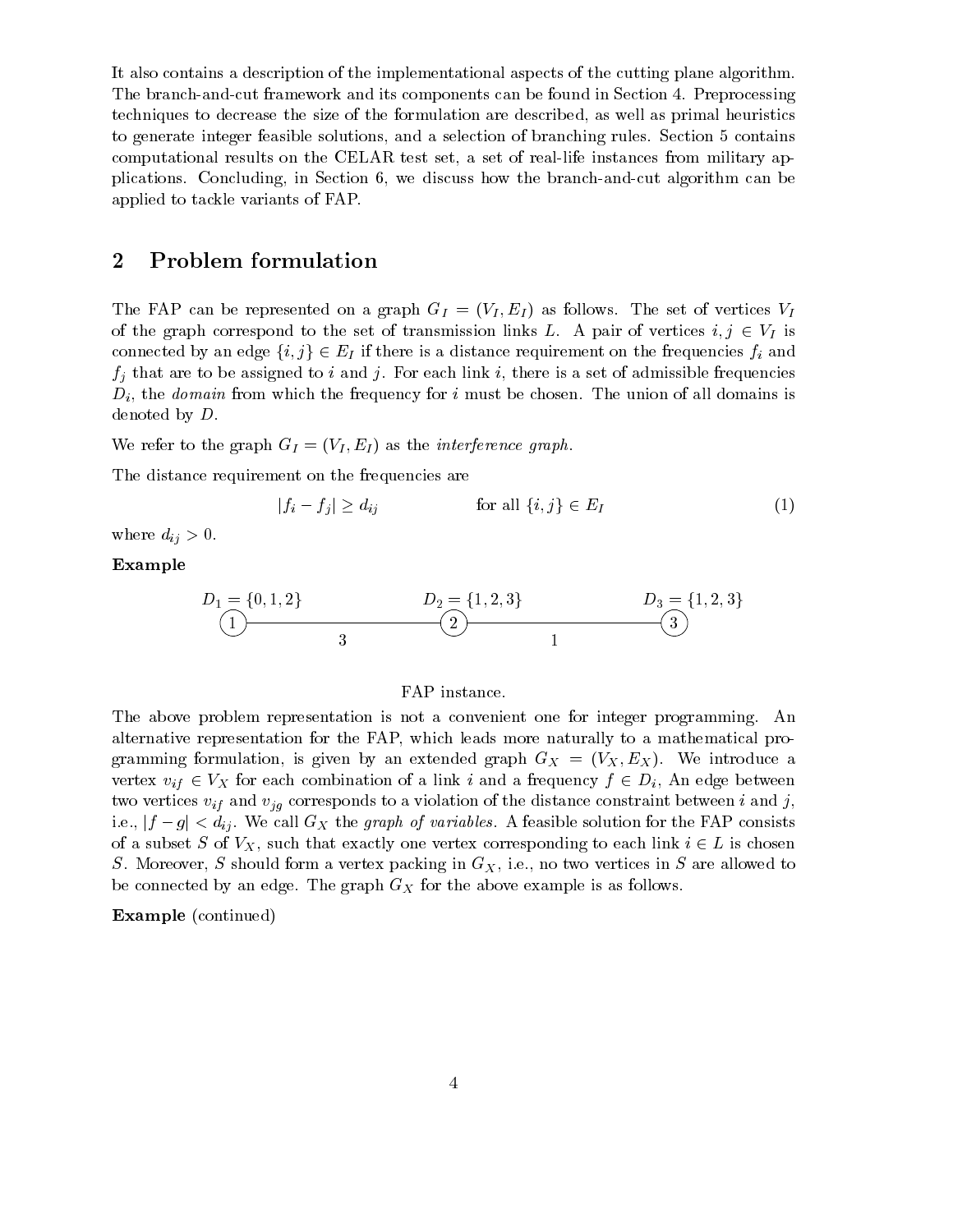

FAP instance: graph  $G_X$ .<br>The objective is to find a set S which uses the minimum number of frequencies, i.e., the set of frequencies corresponding to vertices in  $S$  must have minimum cardinality. The corresponding integer programming formulation, FAPVP, is given below.

$$
x_{if} = \begin{cases} 1 & \text{if frequency } f \text{ is assigned to link } i \\ 0 & \text{otherwise,} \end{cases}
$$

$$
y_{f} = \begin{cases} 1 & \text{if frequency } f \text{ is used} \\ 0 & \text{otherwise.} \end{cases}
$$

 $x_{if}$ 

 $x_{if} \leq y_f$ 

$$
\text{(FAPVP)} \qquad \min \sum_{f \in D} y_f \tag{2}
$$

s.t.  $\sum x_{i} = 1$  $\sum_{f \in D_i} x_i f$  = 1 and  $\sum_{i=1}^{\infty} x_i$  (3)

$$
+ x_{jg} \le 1 \qquad \text{for all } i, j \in L: \quad |f - g| < d_{ij} \tag{4}
$$

$$
\leq y_f \qquad \qquad \text{for all } i \in L, f \in D_i \tag{5}
$$

$$
x_{if}, \in \{0, 1\} \qquad \text{for all } i \in L, f \in D_i \qquad (6)
$$

$$
y_f \in \{0, 1\} \qquad \text{for all } f \in D \tag{7}
$$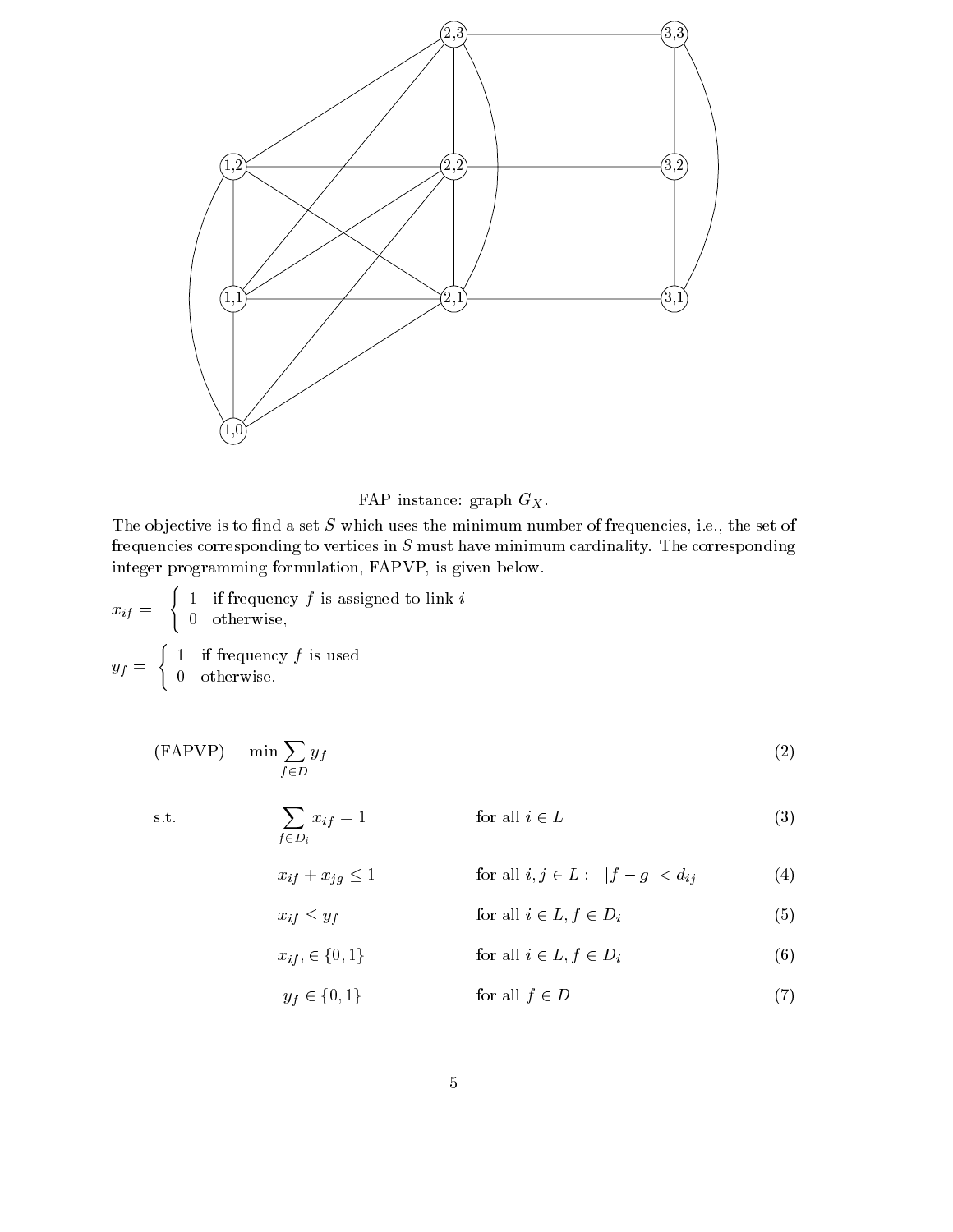Note that the constraints 5 can be converted to vertex packing constraints, by using the complement of  $y_j$  ( $j \in D$ ), i.e., by taking  $y_j$  . The function will turn substitution will be into

$$
x_{if} + \bar{y}_f \le 1 \qquad \text{for all } i \in L, f \in D_i \tag{8}
$$

Clearly, one can extend GX by adding nodes for the frequencies, which correspond to the  $\alpha$  is a discrete  $\beta$  of  $\alpha$  and  $\beta$ .

 $S_{\texttt{NLO}}$  and cardinally of each domain  $D_{l}$  tends to be large this formulation contains many variables. This problem is particularly important when solving the FAP with branch-andcut. In the following sections we will show how to deal with this problem in the various components of the algorithm. For now, we will restrict ourselves to the positive side of the extended formulation. If the FAP is relaxed by setting the distances  $\mathcal{U}_I$  = 1 for each edge  $f(t, Jf \in E_I)$ , we obtain the *generalized coloring* relaxation, also known as T-coloring problem.<br>Relaxing even more by setting  $D_i = D(\forall_{i \in L})$  we get the ordinary *coloring* relaxation. These two relaxations provide lower bounds on the solution value of FAP. An even weaker, but easier to determine, lower bound is the size of a maximum clique in GI . The clique bound is outperformed by the bound obtained by the linear programming relaxation of FAPVP where additional clique inequalities are added. If the distances play an important role, this bound may also be better than the (generalized) coloring bound. In the example above addition of clique inequalities leads to a lower bound of 3: link 1 must be assigned frequency 0, and link 2 must be assigned frequency 3; finally link 3 must be assigned one of the frequencies 1 and 2. The combinatorial lower bounds all have value 2. Note that it is often hard to compute the (generalized) coloring bound.

In practice two-way traffic through a link i is realized by assigning two frequencies to i, one for each traffic direction. These frequencies should have a constant difference  $\delta$  for all links in the network. In many practical situations we can forget about this situation. The reason for this is that the distance requirements for both frequencies are equal and the domain <sup>D</sup> is partitioned into two parts which are far enough to ensure that all distance requirements between links that have frequencies in different parts are met. A solution in which one of the directions is assigned a frequency in the first part can then be copied for the second part. However, in our case we have no symmetry in the distance requirements, nor do we have domains which can be partitioned into two distant bands. Instead we have pairs of opposite directions of a link, that must be assigned a pair of frequencies, such that for both directions all the distance requirements are satisfied. The frequencies come in pairs too, i.e., for each frequency f there is a unique frequency f' with the property that  $|f - f'| = \delta$  In the sequel we will view the directions as separate links. Moreover, we will denote the opposite link of a  $\lim_{u \to 0} u$ , and the frequency paired to f by f.

In the graph of variables each vertex  $\alpha_{ij}$  corresponds to a unique vertex  $\alpha_{ij}$  ), where  $i$  and  $i$  are opposite trainc links, and f is the unique frequency such that  $|f - f| = o$ . An edge  $\sim$  . This such vertices models an equation on equation  $\alpha$ ,  $\alpha$  ,  $\alpha$ implications for the edge-set in the graph of variables. If a distance constraint forbids the combinations  $(i, f)$  and  $(j, g)$ , then also the combinations of the corresponding opposite links  $(i,j)$  and  $(j,\bar{q})$  are forbidden. Thus, we may draw an edge between the corresponding variables as well. Note that this extension can not always be made in the interference graph: if two links <sup>i</sup> and <sup>j</sup> must have distance at least dij , this does not necessarily apply to the opposite limits. For example, take  $\Psi$   $\mu$   $=$   $\mu$ and set if the fill the set of  $\mathcal{A}$  if the final field choices. However, the opposite set of  $\mathcal{A}$  if  $\mathcal{A}$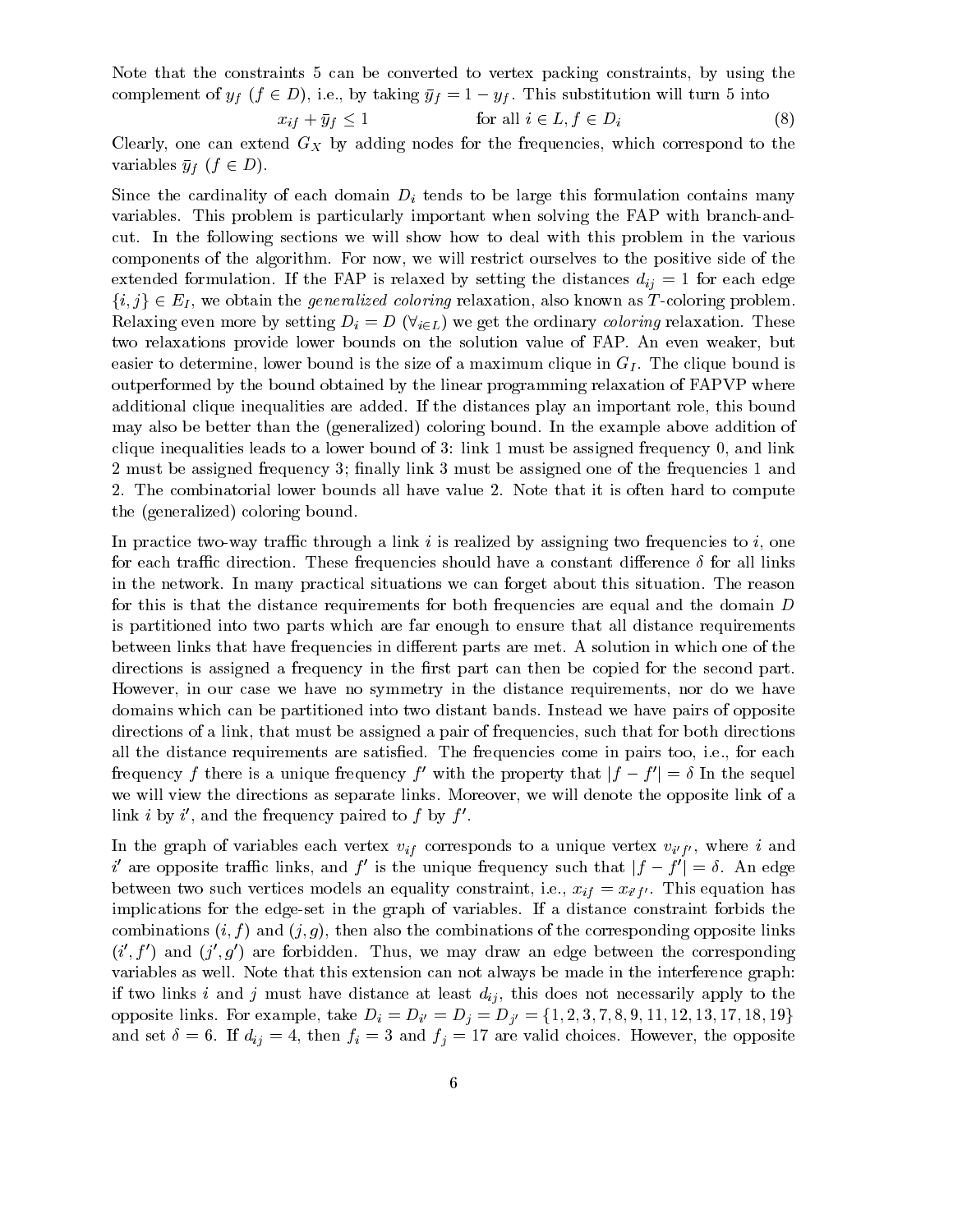links  $i$  and  $j$  have frequencies 9 and 11, which do not satisfy the distance requirement for  $i$ and  $i$ . In the sequel we shall make implicit use of this special structure at several occasions: in the construction of valid inequalities, in preprocessing ideas, and in the branch-and-cut framework.

## 3 The cutting plane algorithm

The linear relaxation LRFAPVP of FAPVP is weak, which is a well-known fact for vertex packing related problems, see Padberg [9]. Therefore, LRFAPVP must be strengthened with strong valid inequalities. Since the vertex packing problem is a relaxation of FAPVP (relax 3 to are valid for the valid for the valid for the valid for  $\alpha$  packing polytope are also valid for  $\alpha$ There are many classes of valid inequalities known for the vertex packing problem, among which the best known ones are the clique inequalities and the (lifted) odd-hole inequalities, see for instance Padberg [9]. Odd-hole inequalities and many other classes do not perform well for vertex packing problems where the average value of the variables is small. In FAPVP the average value is  $\frac{1}{|D_i|}$  for each link  $i \in L$ . In all types of instances that we have encountered the average domain sizes are 30 or more. Concluding, we restrict ourselves to inequalities

derived from cliques only in G<sub>X</sub>.<br>Cliques in the graph of variables  $G_X$  Let the set  $C \subset V_X$  form a clique in the graph of variables. The corresponding clique inequality is

$$
\sum_{v_j \in C} x_j \le 1 \tag{9}
$$

A clique inequality defines a facet of the convex hull of feasible solutions of the vertex packing relaxation if C is maximal (see e.g. Padberg [9]). The clique inequalities for FAPVP form the basic ingredients of the cutting plane algorithm. Nevertheless, we take only a subset of these inequalities. The reason for that is the size of the graph of variables. We consider instances with up to 916 links with average domain size of about 40. The graph of variables would consist of approximately 36000 paired vertices. Moreover, the number of edges in this graph is so large that it is senseless to construct it explicitly. Finally, finding large cliques in this graph is an enormous task.

 $\mathcal{L}$  in the interference graph  $G_1$  The chique inequalities we identify are special classes of clique inequalities, derived from cliques in the interference graph. Take a subset of the links I  $\epsilon$   $\epsilon$   $\epsilon$  , and take for each link i  $\epsilon$   $\epsilon$  , a subset of the frequencies in its domain, say  $\Gamma$  (  $\Gamma$   $\Gamma$  ),  $\Gamma$  and the union of the sets of frequencies of the links in I . The type of cliques we will identify are special structures of the following constraint type

$$
\sum_{i \in I} \sum_{f \in F_i} x_{if} \le 1 \tag{10}
$$

In the special case that F consists of only one frequency  $f$  the right-hand side of (10) may be reduced as follows if  $I$  is a clique in the interference graph:

$$
\sum_{i \in I} x_{if} \le y_f \tag{11}
$$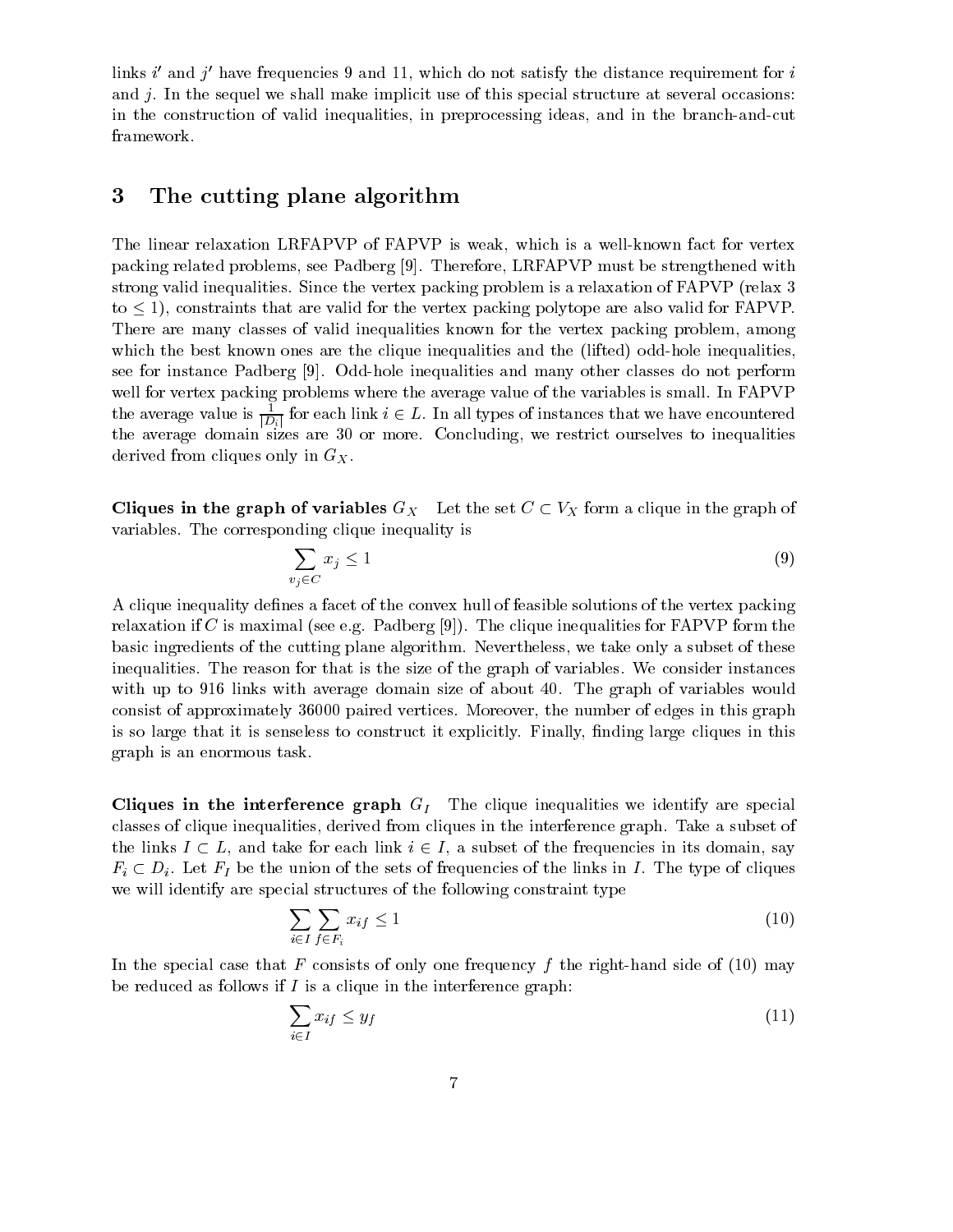Extended cliques in the interference graph GI In <sup>a</sup> way similar to the extension of the edge-set of the graph of variables we may, under specic conditions, be able to extend the interference graph, with additional edges, or the increase the distance of certain edges.

Considered at set of frequencies  $F$  with the property that for all  $f$   $\in$   $T$  the opposite frequency. f is f + 0 (or f  $\theta$ ). Then, for each edge  $\{i, j\}$  with distance  $a_{ij}$  we may explicitly add the constraint  $|j_{i'} - j_{j'}| \geq a_{ij}$  for the opposite links i and j to the interference graph, since

$$
|f_{i'} - f_{j'}| = |(f_{i'} - \delta) - (f_{j'} - \delta)| = |f_i - f_j| \ge d_{ij}
$$

In this extended interference graph we look for cliques, in which all edges have a distance of at least d. Let C be such a clique, and let F be a set of frequencies such that the largest distance between any pair of frequencies in  $F$  is smaller than  $d$ . Then the following inequality is valid:

$$
\sum_{i \in I} \sum_{f \in D_i \cap F} x_{if} \le 1 \tag{12}
$$

 $T_{\text{corr}}$  for example  $T_i = T_i = T_j - T_j$  (1, 1, 2);  $(1, 0, 1, 2, 1, 2, 1, 2, 1, 2, 1)$  and set  $\sigma$  or  $\mathbf{r} = \mathbf{r}$  ,  $\mathbf{r} = \mathbf{r}$  is a set of the distance requirement of  $\mathbf{r}$ 

In case  $F$  consists of only one frequency, we have only one opposite frequency, thus the condition on  $F$  is always fullfilled, and therefore the corresponding inequality (11) is also valid for cliques in the extended interference graph.

**Separation** The problem of finding violated clique inequalities has now been reduced to finding cliques in the (extended) interference graph. Since the size of these cliques is not too large, this is a plausible idea. In our instances we have another advantage of looking for the above type of inequalities in the fact that for a specific clique in the interference graph we can find many sets F satisfying the requirements for which  $(11)$  and  $(12)$  are valid. Therefore, we treat each clique in the interference graph as a basis for a whole class of inequalities.

KAREN : Hier iets over de pool?

#### The branch-and-cut algorithm  $\overline{4}$

We have developed a branch-and-cut algorithm for the FAP based on the FAPVP formulation in section 2. The algorithm has the following components besides the cutting plane algorithm.

- $\bullet$  Preprocessing to reduce the size of the problem formulation. This is highly effective for the initial problem, and is often useful in intermediate stages.
- Instance reduction techniques for the interference graph. This incorporates the need for extension heuristics.
- Upper bounding. Heuristic methods based on the linear programming relaxation are capable of finding good solutions. In combination with the lower bounds provided by the cutting plane algorithm the search process is substantially reduced.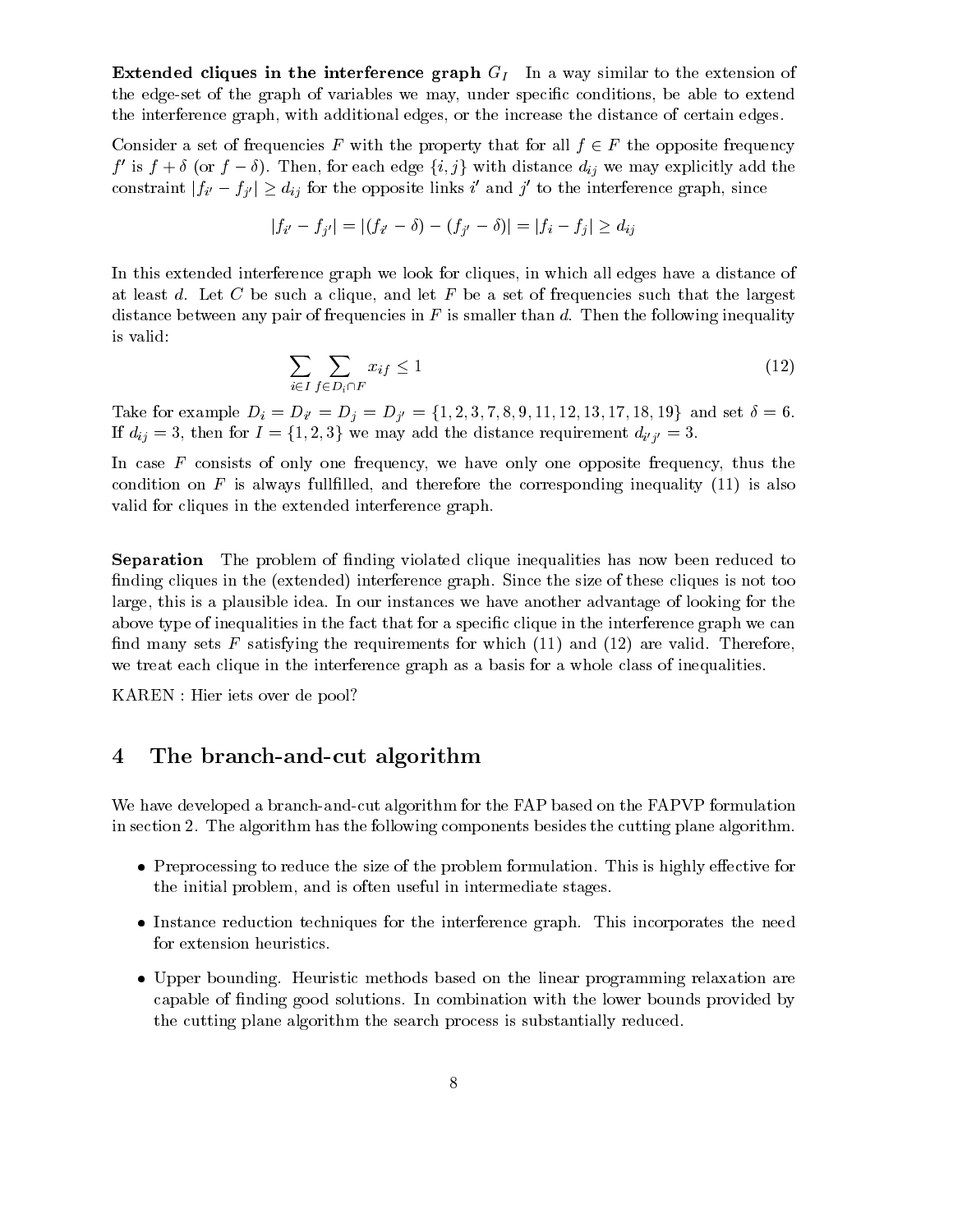Branching rules for creating subproblems and selection of subproblems form the basis of the search process in the framework. The search tree in a branch-and-cut framework contains a large list of subproblems. Maintenance of the linear constraints is important.

Each of these components is discussed in the following subsections.

### Preprocessing: Reducing the Problem Size

For expository reasons we maintained copies of variables in the graph of variables, i.e., each variable  $x_{if}$  has the same value as the variable  $x_{i',f'}$  where  $i$  is the opposite link of  $i$  and  $f$ is the frequency corresponding to  $f: |f - f'| = \delta$ . If we substitute these variables out of the formulation this reduces the number of variables with a factor 2.

 $\blacksquare$ stitution, is by trying to identify links that can always be assigned the same frequency as another link. If such a link is identied it can be deleted from the instance. In terms of graph coloring: a vertex  $w$  whose neighbor set contains the neigbor set of a vertex  $v$  can be removed if v and w are not connected. Consider a pair of links  $(i, j)$ . If the following conditions are satisfied, it is always possible to assign the same frequency to link i as to link j, without affecting the objective function negatively.

#### Dominance criteria

| (1) | $D_i \subseteq D_i$ |  |
|-----|---------------------|--|
|     | - -                 |  |

- $(2)$  $\sim i$ ,  $\sim$ ,
- $(3)$  $d_{ki} \geq d_{ki}$  for all  $k \neq i, j$ ,
- (4)  $a_{k,j'} \geq a_{k,i'}$  for all  $\kappa \neq i,j$ .

Our experience shows that the number of xif -variables is reduced by ten to fteen percent. For more details see the section on computations. The problems with these variables removed are really easier, since the removed vertices often have a large degree in the interference graph.

In terms of coloring the conditions  $(1)$  to  $(4)$  can be described as follows. Let two vertices i and j have neighbor sets not if  $\setminus$  and  $\setminus$  (j), respectively. If  $\setminus$  if  $\setminus$  (j), and if  $f$  if  $\setminus$  (j), then we we can color i with the color used for j, in any feasible solution without increasing the number of colors.

Technique 2 The second technique relies on the following idea. A link can be removed if for any choice of frequencies of the neighbors in the interference graph one can find a frequency such that the number of frequencies used is less than or equal to a given lower bound on the number of frequencies necessary for the overall problem. This technique is derived from a similar technique for the graph coloring problem, where vertices with a degree smaller than the coloring number can always be assigned a color among the ones we select to color the rest of the vertices. In the case of the frequency assignment problem, however, it also depends on the distances of the chosen frequencies. This technique reduces the number of variables with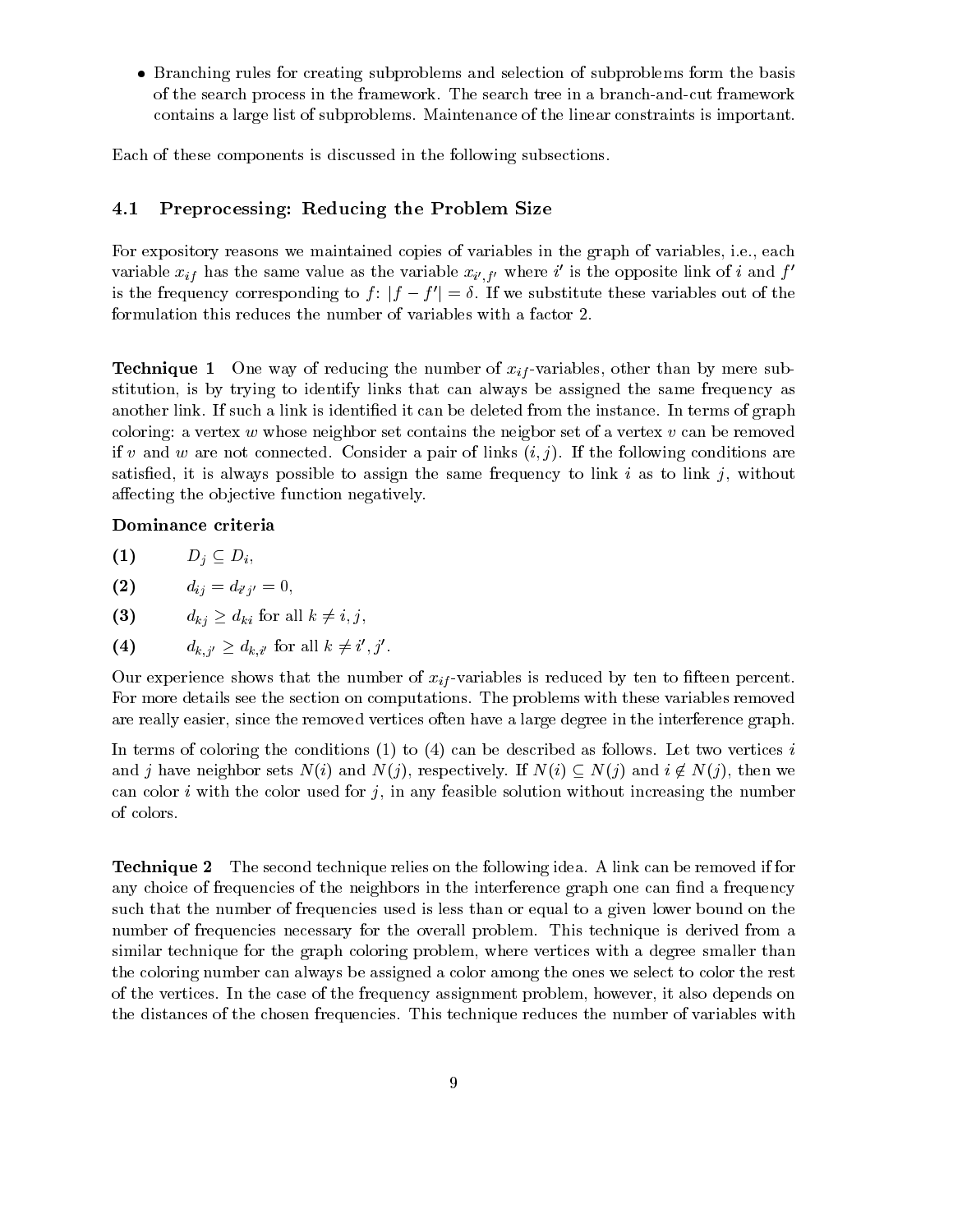about 5%, on the instances that we used. But more important, this idea leads to an ordering of the vertices which can be used to maintain smaller instances.

Instance reduction Before starting the branch-and-cut procedure we generate a set of cliques in the (extended) interference graph, which are stored in memory. This so-called clique-list consists of cliques that are maximal (i.e., no link can be added without decreasing the minimum distance among the vertices in the clique). Violated inequalities are found by browsing the clique-list and adding constraints that are 'sufficiently' violated (i.e., within a specified tolerance). To keep the formulation as small as possible we start-off with a subset of the links, which with a high probability contains the `hard part' of the instance. Hereto we derive an order of the links as follows. Remove the links with the lowest degree with its incident edges, in the interference graph. Repeat this until the graph is empty. The order of removal is reversed to get our order. Our initial instance consists of the first 20 links. For this set we construct a number of clique inequalities, which form our initial formulation. This instance is solved, and then we try to extend its solution to a solution for the complete problem by a greedy algorithm in the order described before. If this procedure fails we extend the set of links with the problem link and all the links that predecess this link in the described order.

#### 4.2Generating primal integer feasible solutions

The availability of good feasible solutions may reduce the size of the branch-and-bound tree signicantly. Furthermore, it is possible that the branch-and-cut process will be unable to prove optimality within reasonable time and it is thus important that the process be able to give good feasible assignments along the way.

We have developed a primal heuristic which tries to construct a feasible solution starting from the current fractional solution. It is based on the idea that the solution to the current linear programming relaxation can indicate good candidates for which frequencies to use and what links to assign them to.

Let the current LP solution be given by  $(x^-, y^-)$ . Let  $\varGamma$  be the set of frequencies for which the corresponding  $y_t$  is positive.  $F$  -consists of the set of candidate frequencies we will use ffor the computation of an assignment, the other frequencies will not be used. If a link has an already assigned frequency (by branching or forced by the LP), then this assignment is not changed anymore; if certain assignments are ruled out by branching or LP then these are also not considered in the primal heuristic. The remaining links are assigned as follows.

- For each link compute the number of frequencies that can be assigned to it, and take the link (say  $i$ ) for which this number is minimal.
- For each frequency  $f$  that can be assigned to  $i$ , compute the total number of possible assignments to the remaining links that would remain if  $f$  is assigned to  $i$ ; assign that frequency to <sup>i</sup> for which this number is maximal.
- Continue with the next link.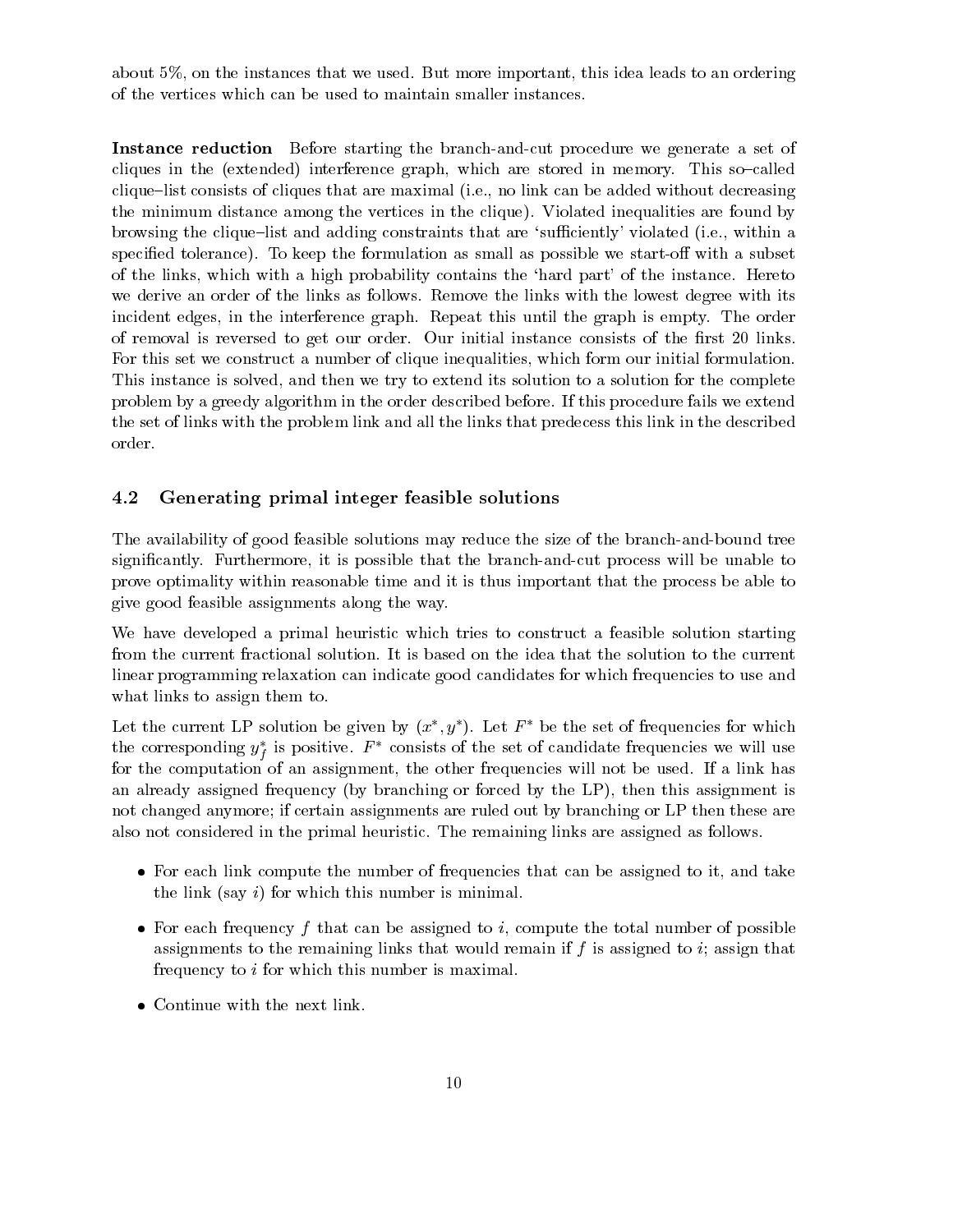If all the links have been successfully assigned a frequency, we try to improve upon the assignment as follows. Consider the frequency that is used the minimal number of times; we try to reassign to each link that uses this frequency another frequency that is already used in the solution. Reassignment of link  $i$  is done if: (1) a frequency is found that can be assigned to i such that no interference with the other links exists, or  $(2)$  if a frequency is found that can be assigned to  $i$  such that there is one link with which it interferes and this link can also be reassigned such that no interference exists.

The quality of the upper bound of a solution found in this way may still be improved by subjecting it to other local search algorithms.

#### 4.3Branching Strategies

In our computational study we have implemented various branching strategies. The first one is designed to complement the primal heuristic. The second is designed to give good lower bounds on the problem.

**Branching on assignment decisions** The first branching rule is as follows:

- If there are fractional  $y_f$  variables, branch on the variable  $y_f$  with value closest to 1.  $S \sim \mathcal{S}(y)$  , and one because the  $y$   $\vert$  or the other. Evaluate the  $y$   $\vert$  , and the set of  $\mathcal{S}$ This has the effect of using the frequency that the LP relaxation indicates to be the best candidate.
- If there are no fractional  $y_f$  variables, branch on an  $x_{if}$  variable that will force the most  $\sim$  variables to here. Set  $\omega_{ij}$  = 1 on one branch and  $\omega_{ij}$  = 0 on the other. Evaluate the xif = 1 node rst. Note that this assignment tends to contradict the rule used for the primal heuristic. In this manner, the primal heuristic is more likely to see different measures of desirability in making assignments and perhaps increase the chance that it will identify a good feasible solution.

**Branching on pairs of links** In the second strategy we choose two links  $i, j$ , that are assigned a fractional amount of the same frequency and have dij = 0. Two subproblems are created: we enforce in the first one the constraint that links  $i$  and  $j$  are assigned the same under the second frequency, and in the second subproblem as distance constraint distance  $\{i\}$  = 1 is added, in i.e.,  $i$  and  $j$  cannot be assigned the same frequency. Then this branching rule is illustrated by Figure 1 with an interference graph with 5 links, where connected links must be assigned different frequencies.

Observe that subsets of the vertices with many edges (subgraphs that almost form cliques) are logical candidates to use in this branching rule, since we know that using it may give a better lower bound in at least one of the branches.

Subproblem selection rules The above branching strategies specify how to partition the current set of feasible solutions into two smaller sets. They do not specify which subproblem to choose when there are several candidates. Since the first branching rule is designed to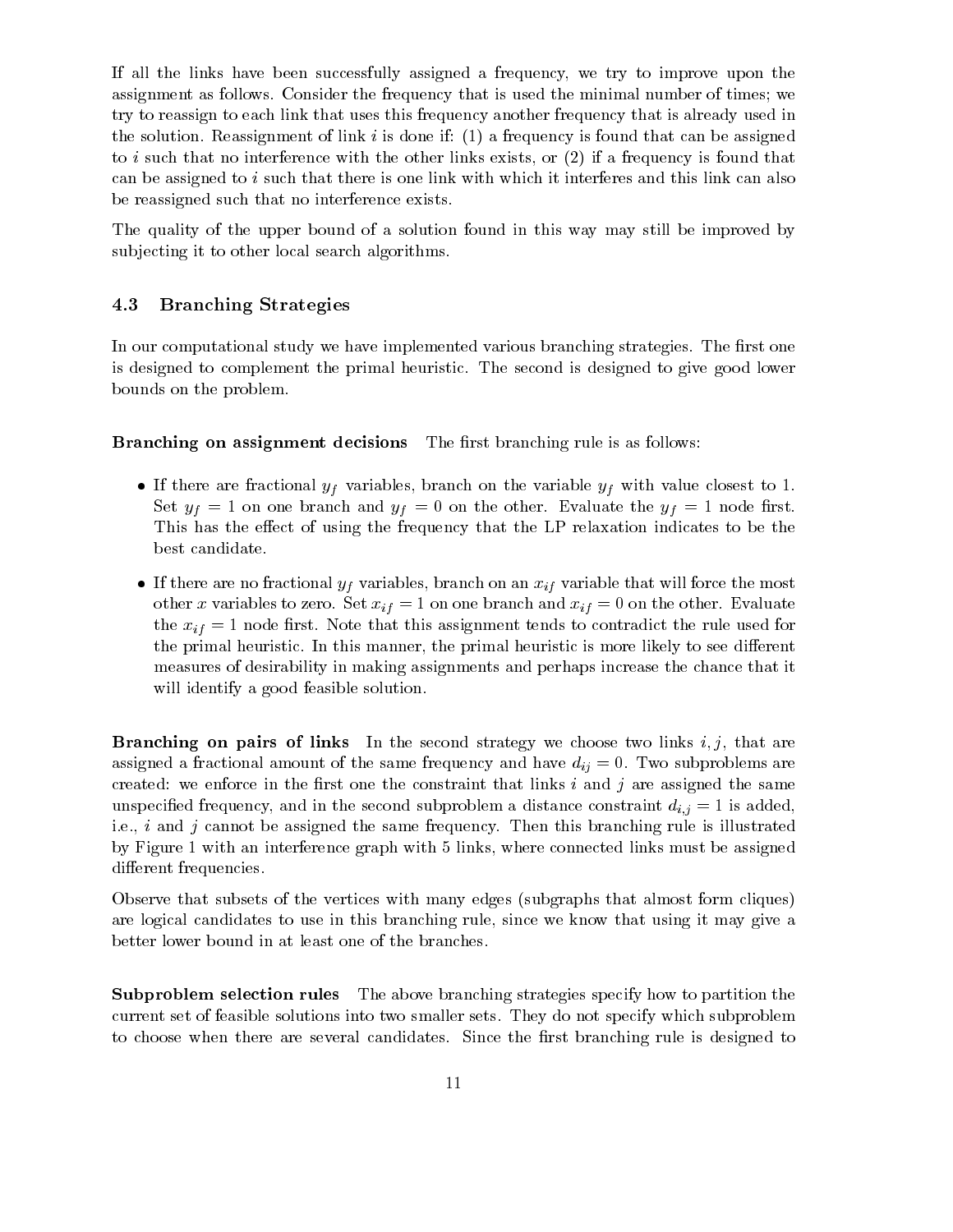

Figure 1: Branching on two links

generate good feasible solutions fast, we use the depth-first search rule on it. Best-bound search is used on the second branching rule as it is used to generate good lower bounds.

### 5 Computational results

The branch-and-cut algorithm has been implemented using MINTO, a Mixed INTeger Optimizer [Nemhauser, Savelsbergh, and Sigismondi 1994]. MINTO is a software system that solves mixed-integer linear programs by a branch-and-bound algorithm with linear programming relaxation. This package provides a shell within which problem-specific routines can be programmed in C and integrated into a branch-and-cut algorithm. The CPLEX 3.0 LP package was used for the LP-solving within MINTO. We used the simplex method for solving LPs. Using the steepest edge pricing rule appeared to very efficient on the problems. In our computational experience we observed it often to be better to restart solving the LP from scratch (using primal simplex and preprocessing) after adding violated inequalities instead of using the dual simplex with a warm start.

The algorithm was tested on the non-trivial feasible instances of the CELAR test set. As mentioned above, preprocessing techniques were used to reduce the size of the initial formulation. The results on preprocessing are given in Table 1. It gives the percentage reduction on the number of links used in the model. In the last column of the table one can find the CPU times (on a 486-66) for performing the reductions in seconds.

Table 2 below lists some computational results using branch-and-cut on the feasible RLFAP instances using the pre-processed formulations obtained using technique 3. These results are based on the branching rule based on assignment decisions and depth-first search. Except for CELAR05, the solution values listed are based on minimizing the number of frequencies. The values for CELAR05 are based on minimizing the largest used frequency.

The times reported are CPU times for an HP9000/720 with 144 MB of core memory, of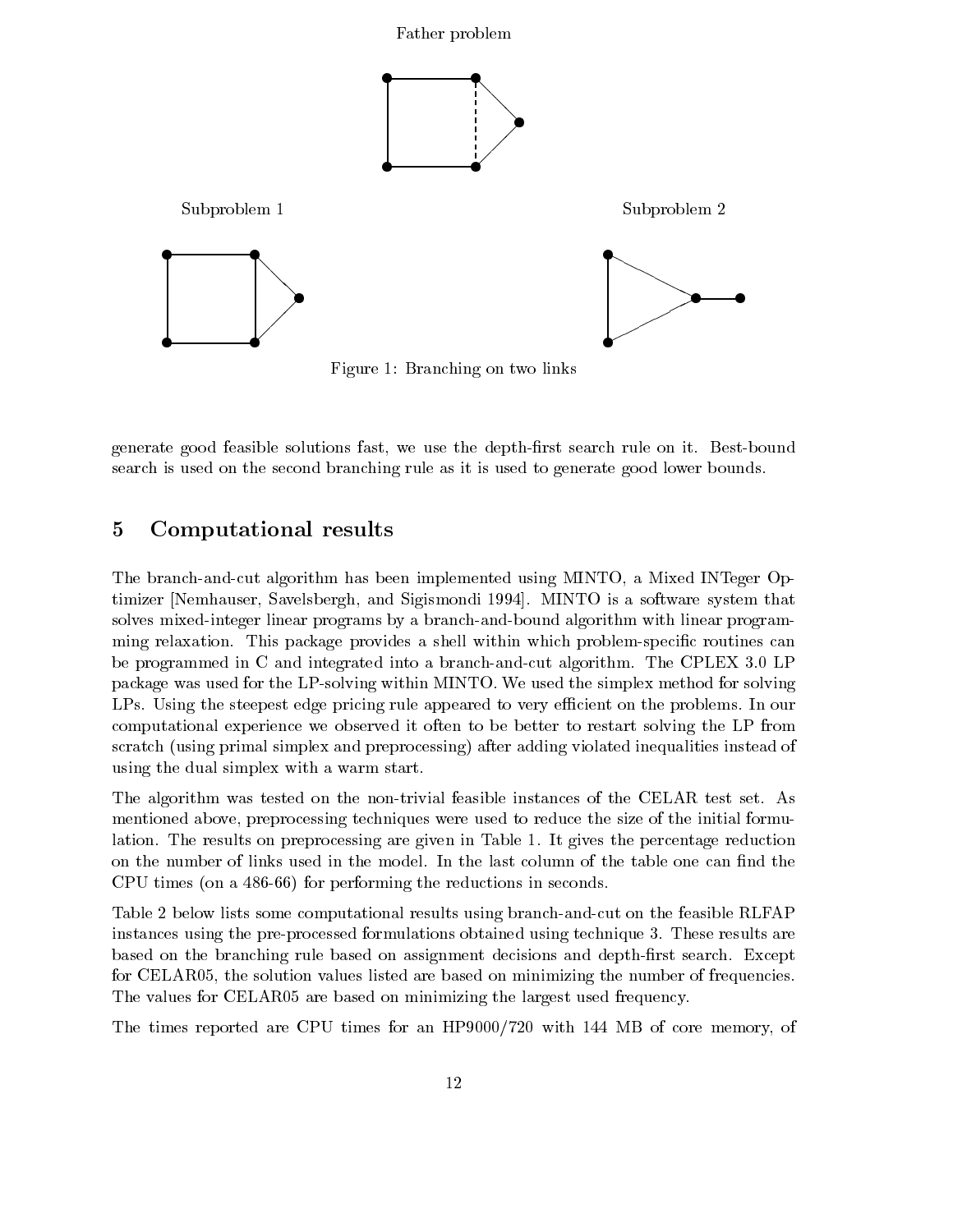| Instance | Size | Reduced size |
|----------|------|--------------|
|          | 916  | 806          |
| 2        | 200  | 166          |
| 3        | 400  | 348          |
|          | 680  | 646          |

Table 1: Preprocessing results.

which we used at most approximately 40MB. They do not include times for pre-processing and the generation of initial lower bounds. The table includes CELAR04 and CELAR05 for completeness although branch-and-cut was not used for them as they were trivial enough to be pre-processed to optimality.

|                | Initial     | Found       | $_{\rm Best}$ |                                 | Approx. |
|----------------|-------------|-------------|---------------|---------------------------------|---------|
| Instance       | lower bound | lower bound | value         | time (sec)                      |         |
|                | 14          | 16          | 16            | 400                             |         |
| $\overline{2}$ | 14          | 14          | 14            | 23                              |         |
| 3              | 14          | 14          | 14            | 539                             |         |
| 4              | n.a.        | 46          | 46            | 1 (preprocessed)                |         |
| 5              | n.a.        | 792         | 792           | (preprocessed)<br>$6167^1$<br>2 |         |
|                | 20          | 22          | 22            |                                 |         |

<sup>1</sup>Lower bound of 22 verified after  $413$  sec.

Table 2: branch-and-cut results: feasible instances.

The branch-and-cut procedure was able to find within reasonable time, optimal solutions to all CELAR instances. More signicantly, it was able to improve the previously known lower bounds of CELAR01 and CELAR11, thereby determining the optimal solutions of both in the process.

Lower bounds We compare the lower bounds given by combinatorial arguments, such as the maximum clique, coloring number and generalized coloring number with the bounds that we have obtained so far in the following table. The (generalized) coloring bounds are taken from van Hoesel [2].

|  |    | Instance   clique bound   color. bound   gen. color. bound   LP-bound |  |
|--|----|-----------------------------------------------------------------------|--|
|  |    |                                                                       |  |
|  |    |                                                                       |  |
|  |    |                                                                       |  |
|  | 20 |                                                                       |  |

Table 3: Lower bounding results: feasible instances.

## 6 A Variant of the Frequency Assignment Problem

One variant of FAP is to allow for some interference constraints to be violated against a penalty. The total penalty should then be minimized. Instances 6-8 are all of this type. In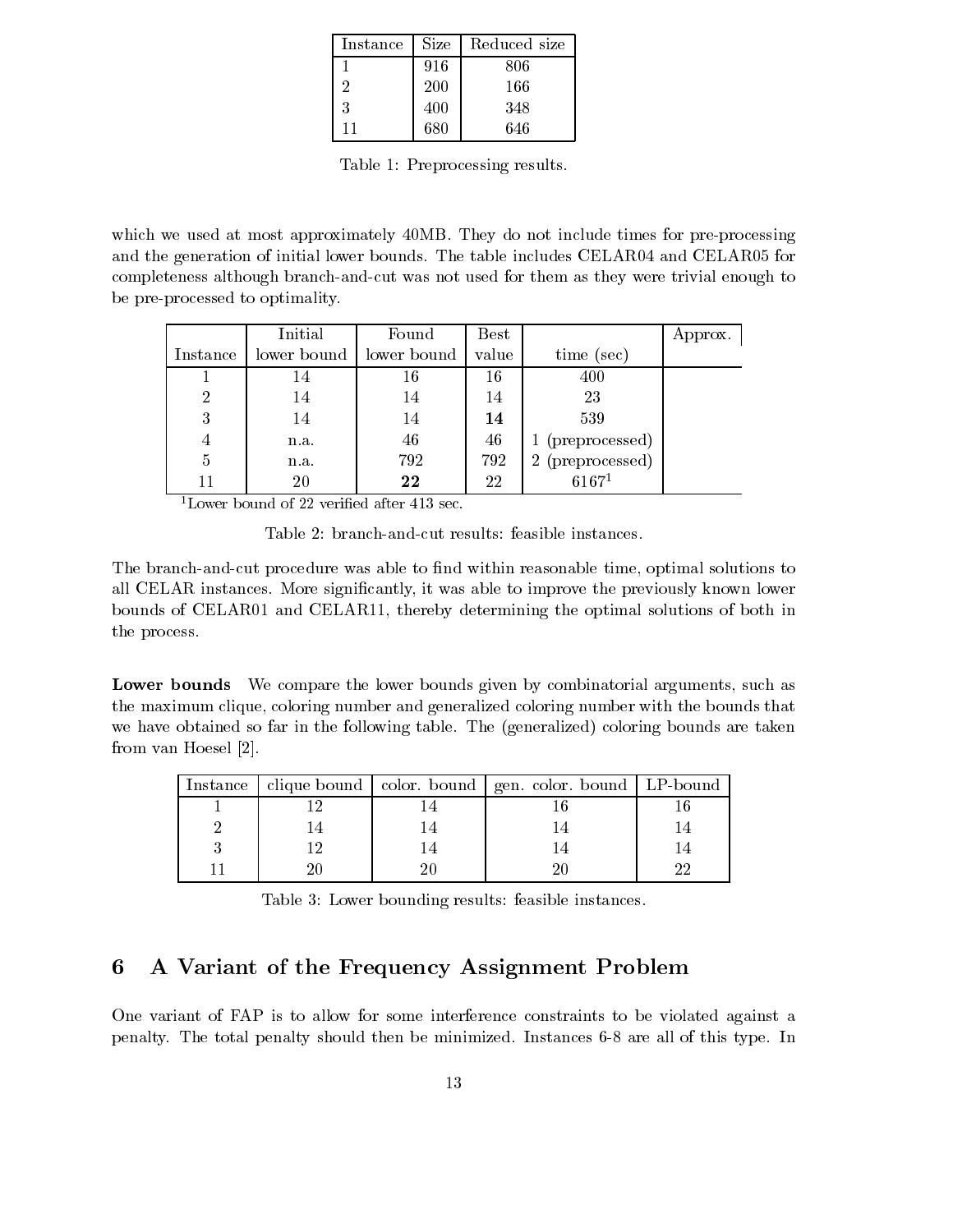instances 9-10, additional penalties are introduced for links that are not assigned a preferred frequency. The constraints that are allowed to be violated are called soft constraints. Let <sup>S</sup> denote the set of all pairs of links  $(i, j)$  for which the corresponding interference constraint is soft.

To be able to write the soft constraints in a linear form we internal weak form  $\alpha$  and  $\alpha$ such constraint, where

$$
z_{ij} = \begin{cases} 1 & \text{if } (i,j) \in S \\ 0 & \text{otherwise.} \end{cases}
$$

Let  $F$  be a set of frequencies such that the difference between any pair of frequencies in  $F$  is less than dij . The following soft constraint replaces constraint (4) wherever applicable.

$$
\sum_{f \in F} x_{if} + \sum_{f \in F} x_{jf} \le 1 + z_{i,j} \tag{13}
$$

Let the penalty associated with violation of the soft constraint involving the pair  $(i, j)$  of limit be equal to  $p_{ij}$ . The new objective function is  $\mathbf{A}$  . On by

$$
\min \quad \sum_{(i,j) \in S} p_{ij} z_{ij}.
$$

To strengthen the linear relaxation of this new formulation we can use modied versions of the clique inequalities  $(11)$  and  $(12)$ . Say for instance the we have a clique of 3 links, where each distance is  $d$ , and each constraint penalty is at least  $p$ . Then the following inequalities are both valid, and they tighten the linear programming relaxation.

$$
\sum_{f \in F} x_{i,f} + \sum_{f \in F} x_{j,f} + \sum_{f \in F} x_{k,f} \le 1 + z_{i,j,k}^1 + z_{i,j,k}^2
$$

and

$$
z_{i,j,k}^1 + 2 \ast z_{i,j,k}^2 \leq z_{i,j} + z_{i,k} + z_{j,k}.
$$

The variables  $z_{i,j,k}$  and  $z_{i,j,k}$  are both binary. Their sum determines the number of variables, that are assigned value 1, over the one that is allowed to have value 1 in the left-hand side of this inequality.

This inequality can easily be generalized to obtain valid inequalities for larger cliques.

We have made preliminary computations based on these ideas and unfortunately, the resulting lower bounds are still very poor although they prove that the tested problems are indeed infeasible (Table 4.). For CELAR07 we obtained only poor upper-bounding solutions, since our strategies so far were just attuned to improving lower bounds instead of nding good solutions. The time required to generate the lower bounds and best value is approximately 30 minutes.

### 7 Conclusions

The main results indicate that the branch-and-cut framework can be a powerful approach in dealing with feasible instances of the RLFAP in terms of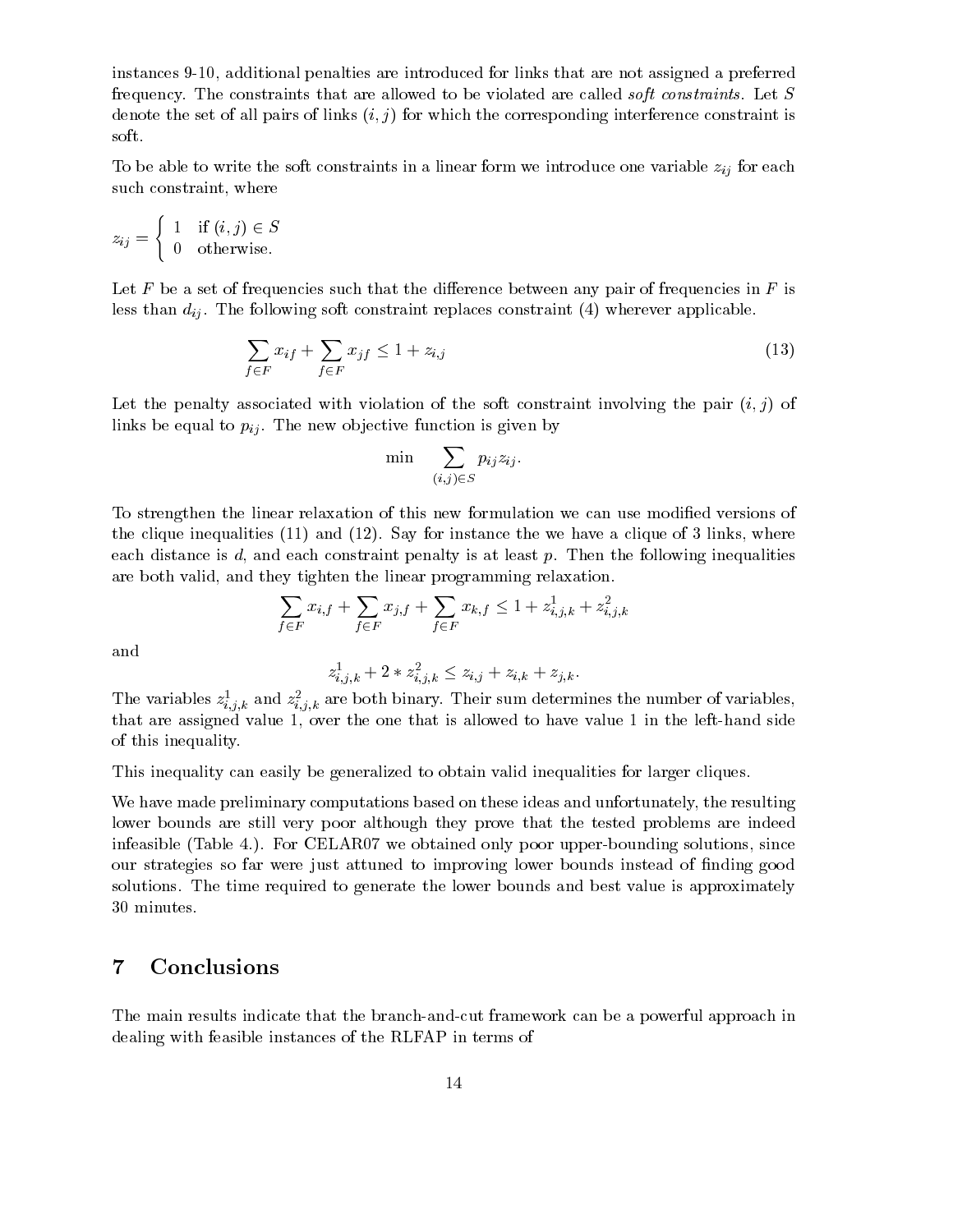| Found                          | $_{\rm Best}$ |
|--------------------------------|---------------|
| Instance   lower bound   value |               |
|                                | 3942          |
|                                |               |

Table 4: branch-and-cut results: infeasible instances.

- generating optimal solutions (CELAR01,02,03,11)
- improving existing lower bounds (GRAPH??), and
- generating good primal feasible solutions (GRAPH??)

within reasonable computational effort.

In the case of CELAR01 proving optimality is still a difficulty. Nevertheless, the branchand-cut process is able to find good primal solutions. Generating even tighter cuts and/or devising new branching rules that might improve the generated lower bounds further is an area that can be further explored.

Clearly, much work still need to be done before the infeasible models can be tackled effectively using the branch-and-cut framework. Further research can be done on coming up with a more compact formulation as well as more effective pre-processing techniques and cuts for lower bounding. In addition, it may be possible to integrate the successful heuristic methods of other groups in generating primal low-violation solutions in a branch-and-cut framework. Overall, the results of this work element indicate that the branch and cut framework is flexible enough to allow the incorporation of a wide variety of techniques (from heuristics to exact methods) as well as problem-specific information in dealing effectively with radio link frequency assignment problems.

## Acknowledgments

We would like to thank Martin Savelsbergh for providing helpful pointers on using MINTO and Ed Klotz and Irv Lustig of CPLEX Optimization for their timely technical support for

### References

- [1] A. Gamst, "Some Lower Bounds for a Class of Frequency Assignment Problems", IEEE Trans. on Vehicular Technology, vol. VT-35, no. 1, 8-14, 1986.
- [2] C. van Hoesel, and A. Kolen, and R. van de Wal, \Constraint satisfaction techniques for the frequency assignment problem", to appear, 1996.
- [3] T.A. Lanfear, "Graph theory and radio frequency assignment", Allied Radio Frequency Agency, NATO Headquarters, Brussels, 1989.